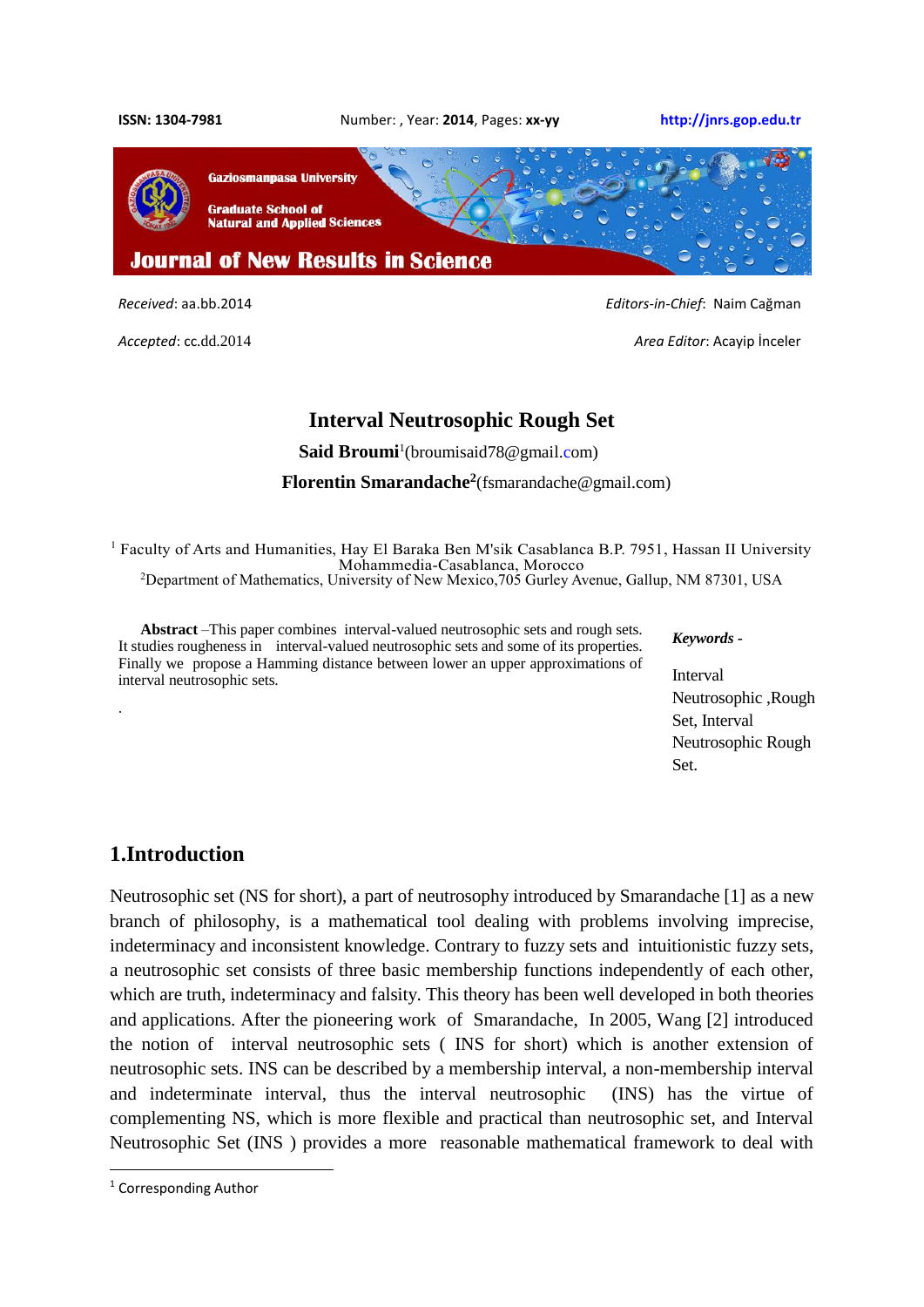indeterminate and inconsistent information. The interval neutrosophic set generalize, the classical set ,fuzzy set [ 3] , the interval valued fuzzy set [4], intuitionistic fuzzy set [5 ] , interval valued intuitionstic fuzzy set [ 6] and so on. Many scholars have performed studies on neutrosophic sets , interval neutrosophic sets and their properties [7,8,9,10,11,12,13]. Interval neutrosophic sets have also been widely applied to many fields [14,15,16,17,18,19].

The rough set theory was introduced by Pawlak [20] in 1982, which is a technique for managing the uncertainty and imperfection, can analyze incomplete information effectively. Therefore, many models have been built upon different aspect, i.e, univers, relations, object, operators by many scholars [21,22,23,24,25,26]such as rough fuzzy sets, fuzzy rough sets, generalized fuzzy rough, rough intuitionistic fuzzy set. intuitionistic fuzzy rough sets[27]. It has been successfully applied in many fields such as attribute reduction [28,29,30,31], feature selection [32,33,34], rule extraction [35,36,37,38] and so on. The rough sets theory approximates any subset of objects of the universe by two sets, called the lower and upper approximations. It focuses on the ambiguity caused by the limited discernibility of objects in the universe of discourse.

More recently, S.Broumi et al [39] combined neutrosophic sets with rough sets in a new hybrid mathematical structure called "rough neutrosophic sets" handling incomplete and indeterminate information . The concept of rough neutrosophic sets generalizes fuzzy rough sets and intuitionistic fuzzy rough sets. Based on the equivalence relation on the universe of discourse, A.Mukherjee et al [40] introduced lower and upper approximation of interval valued intuitionistic fuzzy set in Pawlak's approximation space . Motivated by this ,we extend the interval intuitionistic fuzzy lower and upper approximations to the case of interval valued neutrosophic set. The concept of interval valued neutrosophic rough set is introduced by coupling both interval neutrosophic sets and rough sets.

The organization of this paper is as follow : In section 2, we briefly present some basic definitions and preliminary results are given which will be used in the rest of the paper. In section 3 , basic concept of rough approximation of an interval valued neutrosophic sets and their properties are presented. In section 4, Hamming distance between lower approximation and upper approximation of interval neutrosophic set is introduced, Finally, we concludes the paper

# **2.Preliminaries**

Throughout this paper, We now recall some basic notions of neutrosophic set , interval neutrosophic set , rough set theory and intuitionistic fuzzy rough set. More can found in ref [1, 2,20,27].

# **Definition 1 [1]**

Let U be an universe of discourse then the neutrosophic set A is an object having the form  $A=$  ${ < x: \mu_{A(x),} \nu_{A(x),} \omega_{A(x) > x \in U}$ , where the functions  $\mu, \nu, \omega: U \rightarrow ]0,1^{\dagger}$  define respectively the degree of membership , the degree of indeterminacy, and the degree of non-membership of the element  $x \in X$  to the set A with the condition. −

 $-0 \leq \mu$  A(x) +  $\nu$  A(x) + ω A(x)  $\leq 3^{+}$ . . (1)

From philosophical point of view, the neutrosophic set takes the value from real standard or non-standard subsets of ]<sup>-</sup>0,1<sup>+</sup>[.so instead of ]<sup>-</sup>0,1<sup>+</sup>[ we need to take the interval [0,1] for technical applications, because  $]$ <sup>-</sup>0,1<sup>+</sup>[will be difficult to apply in the real applications such as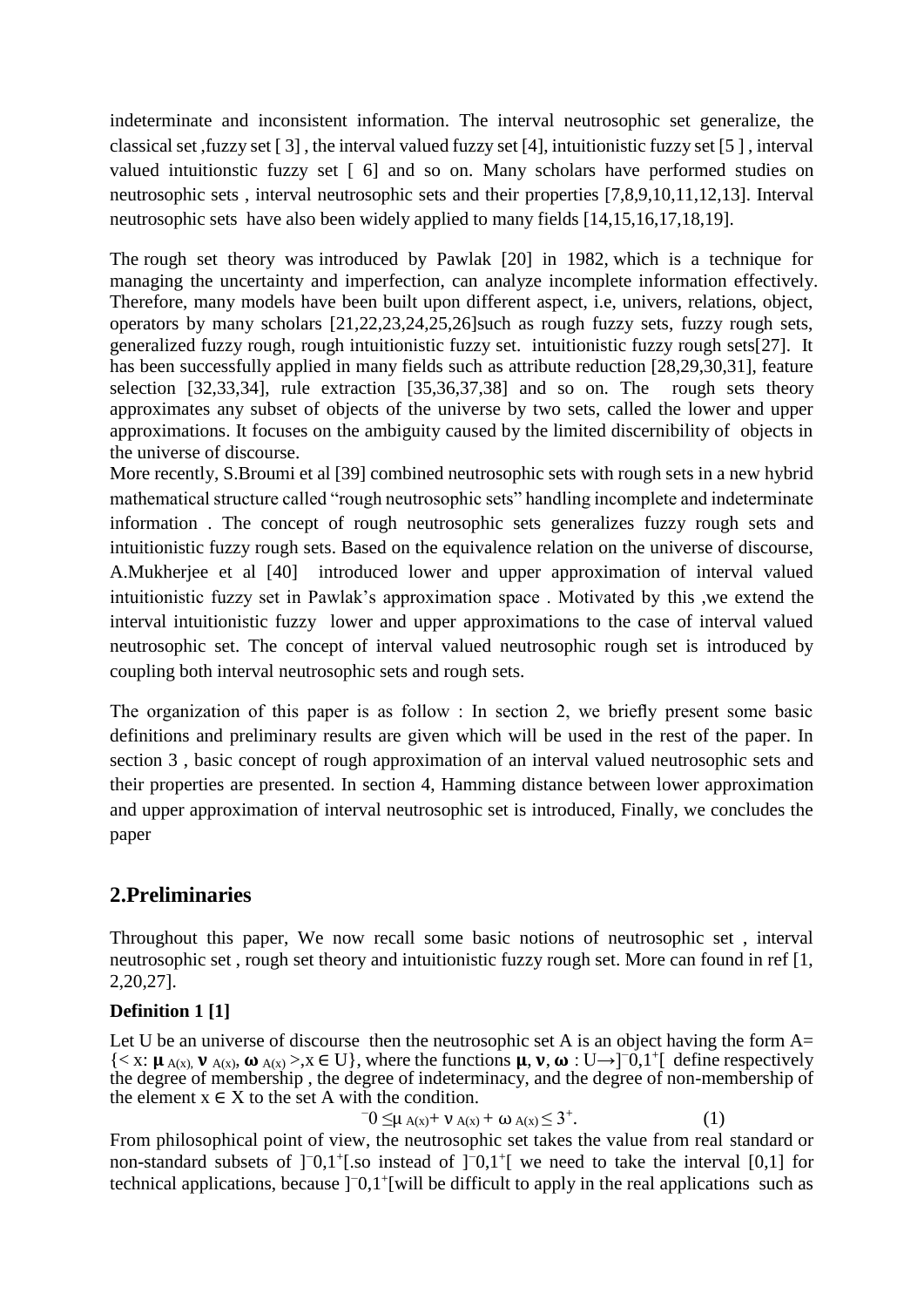in scientific and engineering problems.

## **Definition 2 [2]**

Let  $X$  be a space of points (objects) with generic elements in  $X$  denoted by  $x$ . An interval valued neutrosophic set (for short IVNS) A in X is characterized by truth-membership function  $\mu_A(x)$ , indeteminacy-membership function  $v_A(x)$  and falsity-membership function  $\omega_A(x)$ . For each point x in X, we have that  $\mu_A(x)$ ,  $\nu_A(x)$ ,  $\omega_A(x) \in [0,1]$ . For two IVNS, A= { $\langle x, [\mu_A^L(x), \mu_A^U(x)], [\nu_A^L(x), \nu_A^U(x)]$ ,  $[\omega_A^L(x), \omega_A^U(x)] > | x \in X$  } (2)

And B= { $\langle x, [\mu_B^L(x), \mu_B^U(x)]$ ,  $[v_B^L(x), v_B^U(x)]$ ,  $[\omega_B^L(x), \omega_B^U(x)] > | x \in X$ } the two relations are defined as follows:

 $(1)$  A  $\subseteq$  B if and only if  $\mu_A^L(x) \le \mu_B^L(x)$ ,  $\mu_A^U(x) \le \mu_B^U(x)$ ,  $\nu_A^L(x) \ge \nu_B^L(x)$ ,  $\omega_A^U(x) \ge \omega_B^U(x)$ ,  $\omega_A^L(x) \ge \omega_B^L(x)$ ,  $\omega_A^U(x) \ge \omega_B^U(x)$ 

(2)A = B if and only if,  $\mu_A(x) = \mu_B(x)$ ,  $\nu_A(x) = v_B(x)$ ,  $\omega_A(x) = \omega_B(x)$  for any  $x \in X$ 

The complement of  $A<sub>IVNS</sub>$  is denoted by  $A<sub>IVNS</sub><sup>o</sup>$  and is defined by

$$
A^{o} = \{ \langle x, [\omega_{A}^{L}(x), \omega_{A}^{U}(x)] \rangle, [1 - v_{A}^{U}(x), 1 - v_{A}^{L}(x)], [\mu_{A}^{L}(x), \mu_{A}^{U}(x)] \mid x \in X \} \text{ and } B = \{ \langle x, [\min(\mu_{A}^{L}(x), \mu_{B}^{L}(x)), \min(\mu_{A}^{U}(x), \mu_{B}^{U}(x))], [\max(v_{A}^{L}(x), v_{B}^{L}(x)), \max(v_{A}^{U}(x), v_{B}^{U}(x)], [\max(\omega_{A}^{L}(x), \omega_{B}^{L}(x)), \max(\omega_{A}^{U}(x), \omega_{B}^{U}(x))] \rangle : x \in X \}
$$

A∪B ={ <x, [max( $\mu_A^L(x), \mu_B^L(x)$ ), max( $\mu_A^U(x), \mu_B^U(x)$ )], [min( $v_A^L(x), v_B^L(x)$ ),  $\min(v_A^U(x), v_B^U(x)]$ ,  $[\min(\omega_A^L(x), \omega_B^L(x))$ ,  $\min(\omega_A^U(x), \omega_B^U(x))] >: x \in X$ 

 $O_N = \{ \langle x, [0, 0], [1, 1], [1, 1] \rangle \mid x \in X \}$ , denote the neutrosophic empty set  $\Phi$ 

 $1_N = \{ \langle x, [0, 0], [0, 0], [1, 1] \rangle \mid x \in X \}$ , denote the neutrosophic universe set U

As an illustration, let us consider the following example.

Example 1.Assume that the universe of discourse  $U = \{x1, x2, x3\}$ , where x1characterizes the capability, x2characterizes the trustworthiness and x3 indicates the prices of the objects. It may be further assumed that the values of  $x1$ ,  $x2$  and  $x3$  are in [0, 1] and they are obtained from some questionnaires of some experts. The experts may impose their opinion in three components viz. the degree of goodness, the degree of indeterminacy and that of poorness to explain the characteristics of the objects. Suppose A is an interval neutrosophic set (INS) of U, such that,

 $A = \{ \langle x1, [0.3 \, 0.4], [0.5 \, 0.6], [0.4 \, 0.5] \rangle, \langle x2, , [0.1 \, 0.2], [0.3 \, 0.4], [0.6 \, 0.7] \rangle, \langle x3, [0.2 \, 0.4], [0.4 \, 0.6], \langle x2, , [0.2 \, 0.4], [0.6 \, 0.7] \rangle, \langle x3, [0.2 \, 0.4], [0.4 \, 0.6], \langle x2, , [0.2 \, 0.4], [0.6 \, 0.7], \langle x3, , [0.2 \, 0.4], [0.$ 0.5],[0.4 0.6] >}, where the degree of goodness of capability is 0.3, degree of indeterminacy of capability is 0.5 and degree of falsity of capability is 0.4 etc.

Definition 3 [20]

Let R be an equivalence relation on the universal set U. Then the pair  $(U, R)$  is called a Pawlak approximation space. An equivalence class of R containing x will be denoted by  $[x]_R$ . Now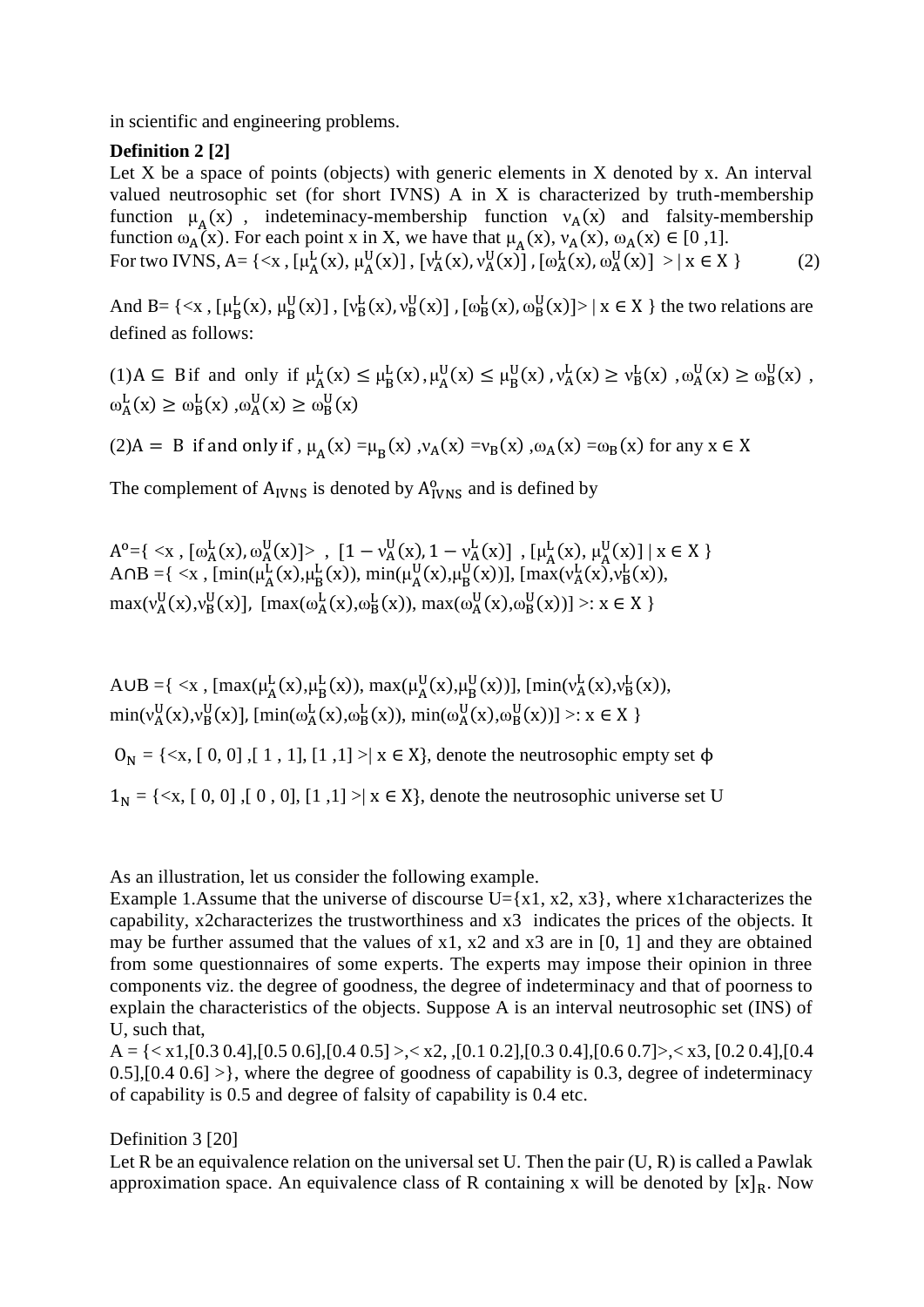for  $X \subseteq U$ , the lower and upper approximation of X with respect to  $(U, R)$  are denoted by respectively  $R^*X$  and  $R_*X$  and are defined by

 $R_* X = \{x \in U: [x]_R \subseteq X\},\$ 

 $R^*X = \{ x \in U: [x]_R \cap X \neq \emptyset \}.$ 

Now if  $R^*X = R_* X$ , then X is called definable; otherwise X is called a rough set. Definition 4 [27]

Let U be a universe and X, a rough set in U. An IF rough set A in U is characterized by a membership function  $\mu_A : U \rightarrow [0, 1]$  and non-membership function  $\nu_A : U \rightarrow [0, 1]$  such that  $\mu_A(R X) = 1$ ,  $\nu_A(R X) = 0$ 

Or  $\left[\mu_A(x), \nu_A(x)\right] = \left[\begin{array}{cc} 1, 0 \end{array}\right]$  if  $x \in (R X)$  and  $\mu_A(U - \overline{R} X) = 0$ ,  $\nu_A(U - \overline{R} X) = 1$ 

Or [ $\mu_A(\underline{x})$ ,  $\nu_A(x)$ ] = [ $0, 1$ ] if  $x \in U - \overline{R} X$ ,  $0 \leq \mu_A (\overline{R} X - R X) + \nu_A (\overline{R} X - R X) \leq 1$ 

Example 2: Example of IF Rough Sets

Let U= {Child, Pre-Teen, Teen, Youth, Teenager, Young-Adult, Adult, Senior, Elderly} be a universe.

Let the equivalence relation R be defined as follows:

R\*= {[Child, Pre-Teen], [Teen, Youth, Teenager], [Young-Adult, Adult],[Senior, Elderly]}. Let  $X = \{Child, Pre-Teen, Youth, Young-Adult\}$  be a subset of univers U.

We can define X in terms of its lower and upper approximations:

 $RX = \{Child, Pre-Teen\}$ , and  $\overline{R}X = \{Child, Pre-Teen, Teen, Youth, Teenager,$ 

Young-Adult, Adult}.

The membership and non-membership functions

 $\mu_A: U \rightarrow ] 1, 0 [$  and  $\nu_A: U \rightarrow ] 1, 0 [$  on a set A are defined as follows:

 $\mu_A$ Child) = 1,  $\mu_A$  (Pre-Teen) = 1 and  $\mu_A$  (Child) = 0,  $\mu_A$ (Pre-Teen) = 0

 $\mu_A$  (Young-Adult) = 0,  $\mu_A$  (Adult) = 0,  $\mu_A$ (Senior) = 0,  $\mu_A$  (Elderly) = 0

### **3.Basic Concept of Rough Approximations of an Interval Valued Neutrosophic Set and their Properties.**

In this section we define the notion of interval valued neutrosophic rough sets (in brief ivnrough set ) by combining both rough sets and interval neutrosophic sets. IVN- rough sets are the generalizations of interval valued intuitionistic fuzzy rough sets, that give more information about uncertain or boundary region.

**Definition 5** : Let (U,R) be a pawlak approximation space , for an interval valued neutrosophic set

 $A = \{ \langle x, [\mu_A^L(x), \mu_A^U(x)] , [\nu_A^L(x), \nu_A^U(x)] , [\omega_A^L(x), \omega_A^U(x)] \rangle \mid x \in U \}$  neutrosophic set of. The lower approximation  $A_R$  and  $\overline{A}_R$  upper approximations of A in the pawlak approwimation space (U,R) are defined as:

 $\underline{A}_R$ **={<x,** [ $\bigwedge_{y \in [x]_R} {\{\mu^L_A(y)\}}$ ,  $\bigwedge_{y \in [x]_R} {\{\mu^U_A(y)\}}$ ], [ $\bigvee_{y \in [x]_R} {\{\nu^L_A(y)\}}$ ,  $\bigvee_{y \in [x]_R} {\{\nu^U_A(y)\}}$ ],  $[\mathsf{V}_y \in [\mathsf{x}]_R \{\omega_A^{\mathbf{L}}(\mathsf{y})\}, \ \mathsf{V}_y \in [\mathsf{x}]_R \{\omega_A^{\mathbf{U}}(\mathsf{y})\} \geq x \in \mathsf{U} \}.$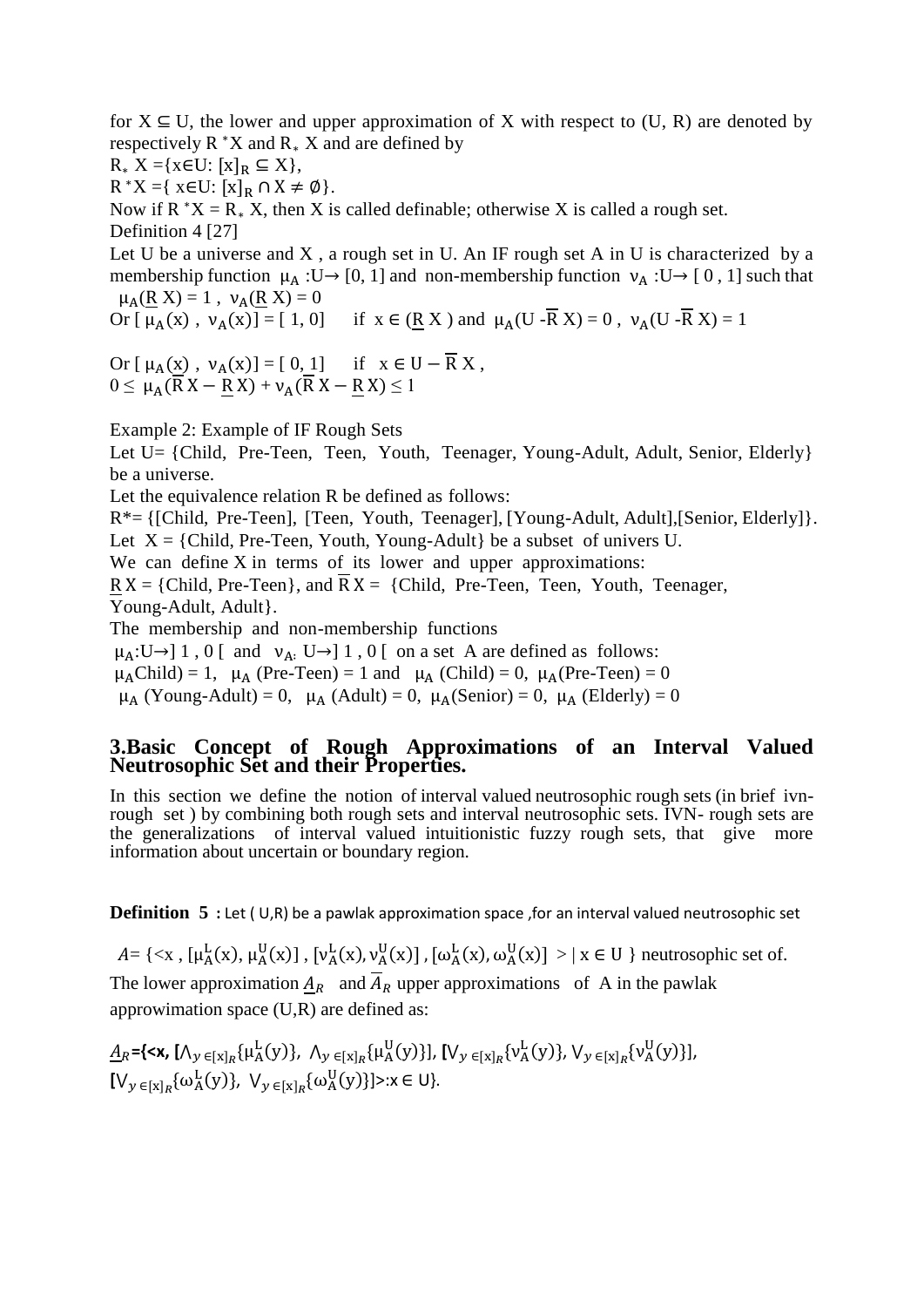$\overline{A}_R$ ={**<x,** [ $\bigvee_{y \in [x]_R} {\{\mu^L_A(y)\}}$ ,  $\bigvee_{y \in [x]_R} {\{\mu^U_A(y)\}}$ ], [ $\bigwedge_{y \in [x]_R} {\{\nu^L_A(y)\}}$ ,  $\bigwedge_{y \in [x]_R} {\{\nu^U_A(y)\}}$ ,  $[\Lambda_y \in [x]_R \{ \omega_A^L(y) \}, \Lambda_y \in [x]_R \{ \omega_A^U(y) \} ]$ : $x \in U$ .

Where " $\Lambda$  " means " min" and "  $\lor$  " means " max", R denote an equivalence relation for interval valued neutrosophic set A.

Here  $[x]_R$  is the equivalence class of the element x.

It is easy to see that

 $[\Lambda_y \in [x]_R \{\mu_A^L(y)\}, \Lambda_y \in [x]_R \{\mu_A^U(y)\}] \subset [0,1]$ 

 $[\mathsf{V}_y \in [\mathsf{x}]_R \{\mathsf{v}_A^{\text{L}}(\mathsf{y})\}, \mathsf{V}_y \in [\mathsf{x}]_R \{\mathsf{v}_A^{\text{U}}(\mathsf{y})\}] \subset [0,1]$ 

$$
[V_{y\,\in [x]_R}\{\omega^{\mathrm{L}}_{\mathrm{A}}(y)\},\ V_{y\,\in [x]_R}\{\omega^{\mathrm{U}}_{\mathrm{A}}(y)\}]\subset[0\,,1]
$$

And

$$
\mathbf{0} \le \Lambda_{y \in [x]_R} {\{\mu_A^U(y)\} + V_{y \in [x]_R} {\{\nu_A^U(y)\} + V_{y \in [x]_R} {\{\omega_A^U(y)\} \le \mathbf{3}}}
$$

Then,  $A_R$  is an interval neutrosophic set

Similarly , we have

 $[\mathsf{V}_{y \in [x]_R} \{\mu^{\mathsf{L}}_{\mathsf{A}}(y)\}, \mathsf{V}_{y \in [x]_R} \{\mu^{\mathsf{U}}_{\mathsf{A}}(y)\}] \subset [0,1]$  $[\Lambda_y \in [x]_R \{v_A^L(y)\}, \Lambda_y \in [x]_R \{v_A^U(y)\}] \subset [0,1]$ 

$$
[\Lambda_y \in_{[x]_R} \{\omega_A^{\mathrm{L}}(y)\}, \ \Lambda_y \in_{[x]_R} \{\omega_A^{\mathrm{U}}(y)\}] \subset [0,1]
$$

And

$$
\mathbf{0} \leq \bigvee_{y \in [x]_R} {\{\mu_A^U(y)\} + \Lambda_{y \in [x]_R} {\{\nu_A^U(y)\} + \Lambda_{y \in [x]_R} {\{\omega_A^U(y)\} \leq \mathbf{3}}}
$$

Then,  $\overline{A}_R$  is an interval neutrosophic set

**If**  $\underline{A}_R = \overline{A}_R$ , then A is a definable set, otherwise A is an interval valued neutrosophic rough set,  $\underline{A}_R$  and  $\overline{A}_R$  are called the lower and upper approximations of interval valued neutrosophic set with respect to approximation space ( U, R), respectively.  $A_R$  and  $\overline{A}_R$  are simply denoted by  $\underline{A}$ and  $\overline{A}$ .

In the following , we employ an example to illustrate the above concepts

#### **Example:**

**Theorem 1.** Let A, B be interval neutrosophic sets and A and  $\overline{A}$  the lower and upper approximation of interval –valued neutrosophic set A with respect to approximation space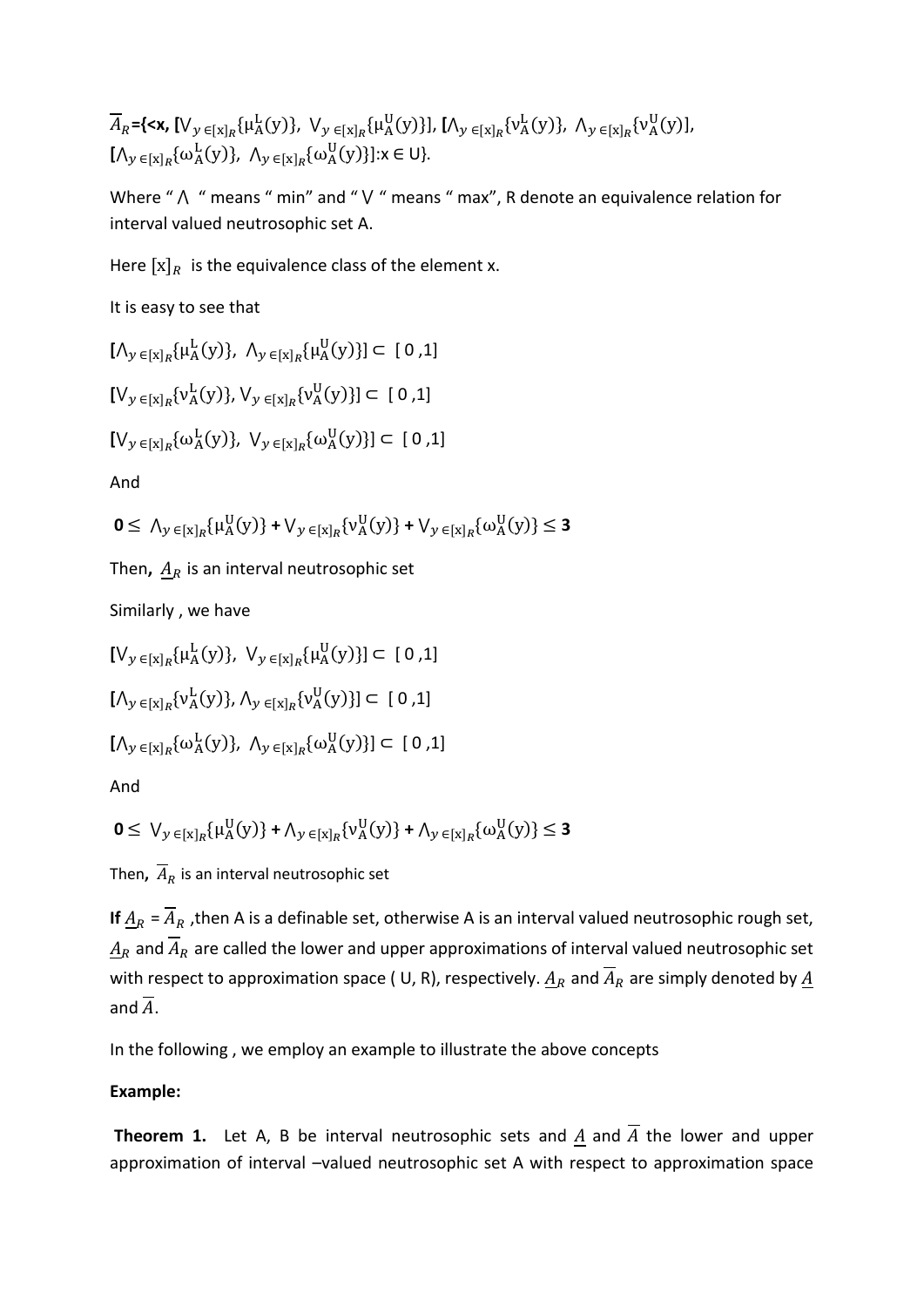(U,R) ,respectively.  $\underline{B}$  and  $\overline{B}$  the lower and upper approximation of interval –valued neutrosophic set B with respect to approximation space (U,R) ,respectively.Then we have

i. 
$$
\frac{A \subseteq A \subseteq \overline{A}}{A \cup B = \overline{A} \cup \overline{B}, \underline{A \cap B} = \underline{A} \cap \underline{B}}
$$
  
\nii.  $\frac{A \cup B}{(\overline{A})} = \frac{A \cup B}{\overline{A}}, \overline{A \cap B} = \overline{A} \cap \overline{B}$   
\niv.  $\frac{U}{(\overline{A})} = \frac{\overline{A}}{\overline{A}} = \overline{A}, \underline{(A)} = \frac{\overline{A}}{\overline{A}} = \underline{A}$   
\nv.  $\underline{U} = 0; \overline{\phi} = \phi$   
\nvi. If  $A \subseteq B$ , then  $\underline{A} \subseteq \underline{B}$  and  $\overline{A} \subseteq \overline{B}$   
\nvii.  $\frac{A^c}{A^c} = (\overline{A})^c, \overline{A^c} = (\underline{A})^c$ 

**Proof:**we prove only i,ii,iii, the others are trivial

**(i)**

Let  $A = \{ \langle x, [\mu_A^L(x), \mu_A^U(x)], [\nu_A^L(x), \nu_A^U(x)], [\omega_A^L(x), \omega_A^U(x)] \rangle | x \in X \}$  be interval neutrosophic set

From definition of  $\underline{A}_R$  and  $\overline{A}_R$ , we have

Which implies that

$$
\mu_{\underline{A}}^{L}(x) \leq \mu_{A}^{L}(x) \leq \mu_{\underline{A}}^{L}(x) ; \mu_{\underline{A}}^{U}(x) \leq \mu_{\underline{A}}^{U}(x) \leq \mu_{\underline{A}}^{U}(x) \text{ for all } x \in X
$$
\n
$$
v_{\underline{A}}^{L}(x) \geq v_{A}^{L}(x) \geq v_{A}^{L}(x) ; v_{\underline{A}}^{U}(x) \geq v_{A}^{U}(x) \geq v_{\underline{A}}^{U}(x) \text{ for all } x \in X
$$
\n
$$
\omega_{\underline{A}}^{L}(x) \geq \omega_{A}^{L}(x) \geq \omega_{A}^{L}(x) ; \omega_{\underline{A}}^{U}(x) \geq \omega_{A}^{U}(x) \geq \omega_{A}^{U}(x) \text{ for all } x \in X
$$
\n
$$
([\mu_{\underline{A}}^{L}, \mu_{\underline{A}}^{U}], [\nu_{\underline{A}}^{L}, \nu_{\underline{A}}^{U}], [\omega_{\underline{A}}^{L}, \omega_{\underline{A}}^{U}]) \subseteq ([\mu_{A}^{L}, \mu_{A}^{U}], [\nu_{A}^{L}, \nu_{A}^{U}], [\omega_{A}^{L}, \omega_{A}^{U}], [\omega_{A}^{L}, \nu_{A}^{U}], [\nu_{\underline{A}}^{L}, \nu_{\underline{A}}^{U}], [\omega_{\underline{A}}^{L}, \nu_{\underline{A}}^{U}], [\omega_{\underline{A}}^{L}, \nu_{\underline{A}}^{U}], [\omega_{\underline{A}}^{L}, \nu_{\underline{A}}^{U}], [\omega_{\underline{A}}^{L}(x), \nu_{\underline{A}}^{U}(x)], [\nu_{A}^{L}(x), \nu_{A}^{U}(x)] , [\omega_{A}^{L}(x), \omega_{A}^{U}(x)] > | x \in X \} \text{ and}
$$
\n
$$
B = \{ < x , [\mu_{B}^{L}(x), \mu_{B}^{U}(x)] , [\nu_{B}^{L}(x), \nu_{B}^{U}(x)] , [\omega_{B}^{L}(x), \omega_{B}^{U}(x)] > | x \in X \} \text{ are two interval}
$$
\nneutrosophic set and\n
$$
\overline{A \cup B} = \{ < x , [\mu_{A \cup B}^{L}(x), \mu_{A \cup B}^{L}(x
$$

U

$$
\mu_{A \cup B}^{\mathcal{L}}(x) = \bigvee \{ \mu_{A \cup B}^{\mathcal{L}}(y) \mid y \in [x]_{R} \}
$$
  
=  $\bigvee \{ \mu_{A}^{\mathcal{L}}(y) \vee \mu_{B}^{\mathcal{L}}(y) \mid y \in [x]_{R} \}$   
=  $( \vee \mu_{A}^{\mathcal{L}}(y) \mid y \in [x]_{R}) \vee (\vee \mu_{A}^{\mathcal{L}}(y) \mid y \in [x]_{R})$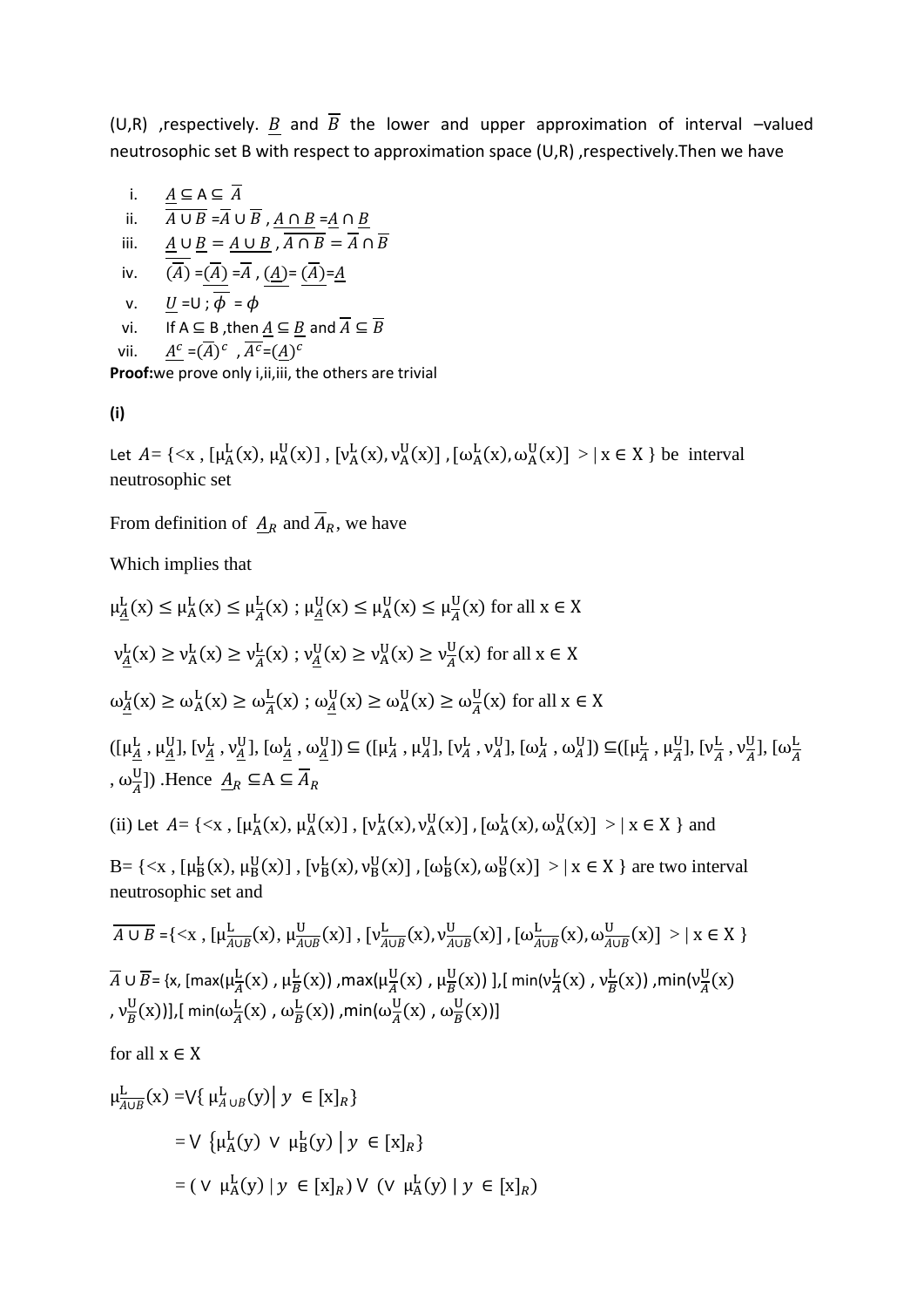$$
= (\mu_A^L \vee \mu_B^L)(x)
$$
  
\n
$$
\mu_{A\cup B}^U(x) = \nabla{\{\mu_A^U(g) \mid y \in [x]_R\}}
$$
  
\n
$$
= \nabla{\{\mu_A^U(y) \mid y \in [x]_R\}}
$$
  
\n
$$
= (\nabla \mu_A^U(y) \mid y \in [x]_R) \vee (\nabla \mu_A^U(y) \mid y \in [x]_R)
$$
  
\n
$$
= (\mu_A^U \vee \mu_B^U)(x)
$$
  
\n
$$
\nu_{A\cup B}^L(x) = \wedge{\{\nu_A^L(y) \mid y \in [x]_R\}}
$$
  
\n
$$
= \wedge{\{\nu_A^L(y) \mid y \in [x]_R\}}
$$
  
\n
$$
= (\wedge \nu_A^L(y) \vee \nu_B^L(y) \mid y \in [x]_R\}
$$
  
\n
$$
= (\wedge \nu_A^L(y) \vee \nu_B^L(y) \mid y \in [x]_R)
$$
  
\n
$$
= (\wedge \nu_A^L(y) \vee \nu_B^L(y) \mid y \in [x]_R)
$$
  
\n
$$
= (\wedge \nu_A^U(y) \vee \nu_B^U(y) \mid y \in [x]_R)
$$
  
\n
$$
= (\wedge \nu_A^U(y) \vee \nu_B^U(y) \mid y \in [x]_R)
$$
  
\n
$$
= (\wedge \nu_A^U(y) \vee \nu_B^U(y) \mid y \in [x]_R)
$$
  
\n
$$
= (\wedge \nu_A^U(y) \vee \nu_B^U(y) \mid y \in [x]_R)
$$
  
\n
$$
= (\wedge \omega_A^L(y) \wedge \omega_B^L(y) \mid y \in [x]_R)
$$
  
\n
$$
= \wedge{\{\omega_A^L(y) \wedge \omega_B^L(y) \mid y \in [x]_R\}}
$$
  
\n
$$
= (\wedge \omega_A^L(y) \vee \omega_B^L(y) \mid y \in [x]_R)
$$
  
\n
$$
= (\wedge \omega_A^L(y) \vee \omega_B^L(y) \mid y \in [x]_R)
$$
  
\n
$$
= (\wedge
$$

$$
= \bigwedge \left\{ \mu_A^L(y) \wedge \mu_B^L(y) \mid y \in [x]_R \right\}
$$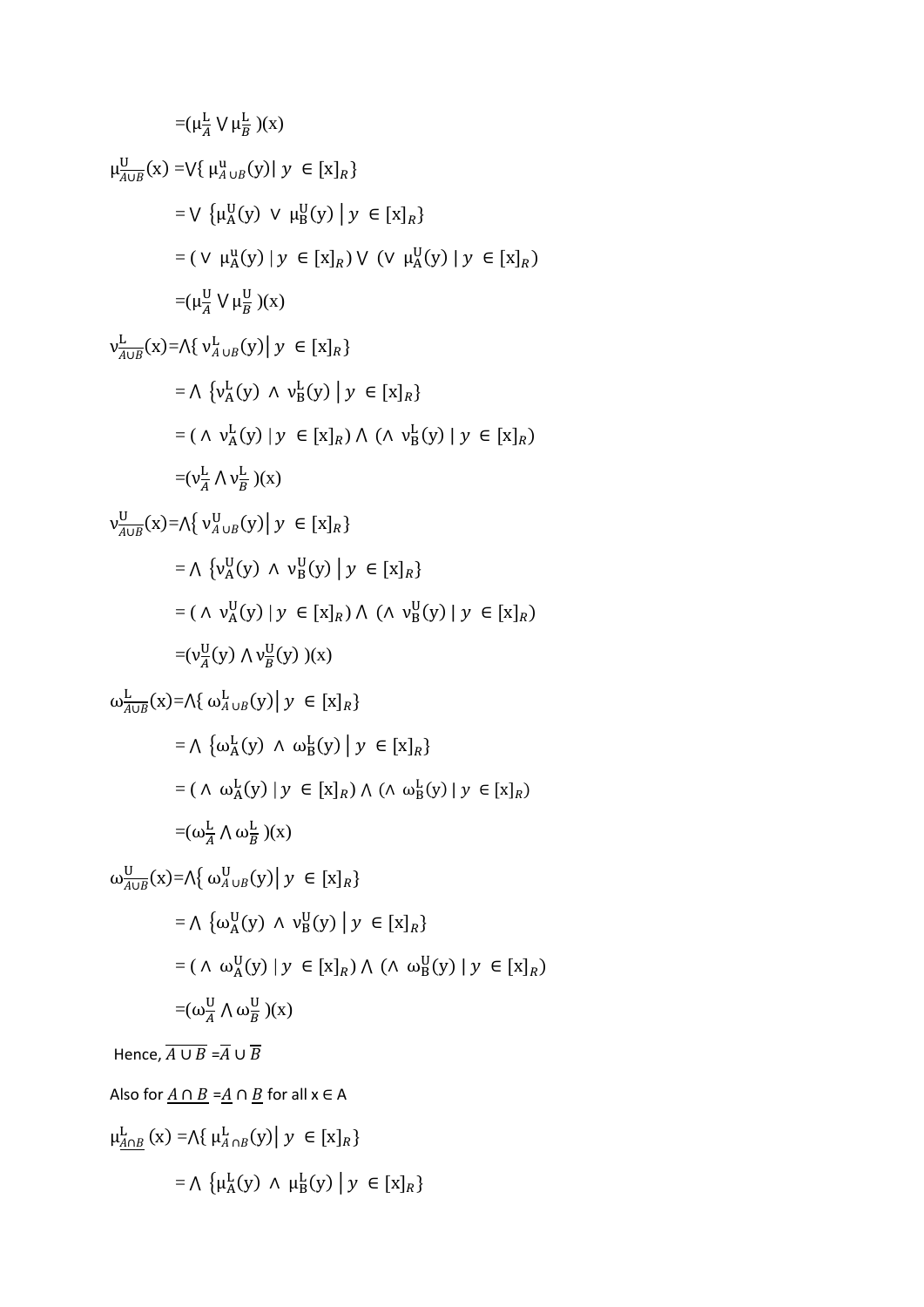$$
= \Lambda (\mu_{A}^{L}(y) | y \in [x]_{R}) \Lambda (v \mu_{B}^{L}(y) | y \in [x]_{R})
$$
  

$$
= \mu_{\underline{A}}^{L}(x) \Lambda \mu_{\underline{B}}^{L}(x)
$$
  

$$
= (\mu_{\underline{A}}^{L} \Lambda \mu_{\underline{B}}^{L})(x)
$$

Also

$$
\mu_{\underline{A}\cap\underline{B}}^{U}(x) = \Lambda \{ \mu_{A\cap B}^{U}(y) | y \in [x]_{R} \}
$$
\n
$$
= \Lambda \{ \mu_{A}^{U}(y) \land \mu_{B}^{U}(y) | y \in [x]_{R} \}
$$
\n
$$
= \Lambda (\mu_{A}^{U}(y) | y \in [x]_{R}) \Lambda (V \mu_{B}^{U}(y) | y \in [x]_{R})
$$
\n
$$
= \mu_{\underline{A}}^{U}(x) \Lambda \mu_{\underline{B}}^{U}(x)
$$
\n
$$
= (\mu_{\underline{A}}^{U} \Lambda \mu_{\underline{B}}^{U})(x)
$$
\n
$$
= V \{ \nu_{A}^{L}(y) \lor \nu_{B}^{L}(y) | y \in [x]_{R} \}
$$
\n
$$
= V \{ \nu_{A}^{L}(y) \lor \nu_{B}^{L}(y) | y \in [x]_{R} \}
$$
\n
$$
= V (\nu_{A}^{L}(y) | y \in [x]_{R}) \lor (V \nu_{B}^{L}(y) | y \in [x]_{R})
$$
\n
$$
= \nu_{\underline{A}}^{L}(x) \lor \nu_{\underline{B}}^{L}(x)
$$
\n
$$
= (\nu_{\underline{A}}^{L}(y) \lor \nu_{B}^{L}(y) | y \in [x]_{R} \}
$$
\n
$$
= V \{ \nu_{A}^{U}(y) \lor \nu_{B}^{U}(y) | y \in [x]_{R} \}
$$
\n
$$
= V (\nu_{A}^{U}(y) | y \in [x]_{R}) \lor (V \nu_{B}^{U}(y) | y \in [x]_{R})
$$
\n
$$
= \nu_{\underline{A}}^{U}(x) \lor \nu_{\underline{B}}^{U}(x)
$$
\n
$$
= (\nu_{\underline{A}}^{U} \lor \nu_{\underline{B}}^{U})(x)
$$
\n
$$
= (\nu_{\underline{A}}^{U} \lor \nu_{\underline{B}}^{U})(x)
$$
\n
$$
= \nu_{\underline{A}}^{L}(x) \lor \nu_{\underline{B}}^{L}(y) | y \in [x]_{R}
$$
\n
$$
= V (\omega_{A}^{L}(y) | y \in [x]_{R})
$$
\n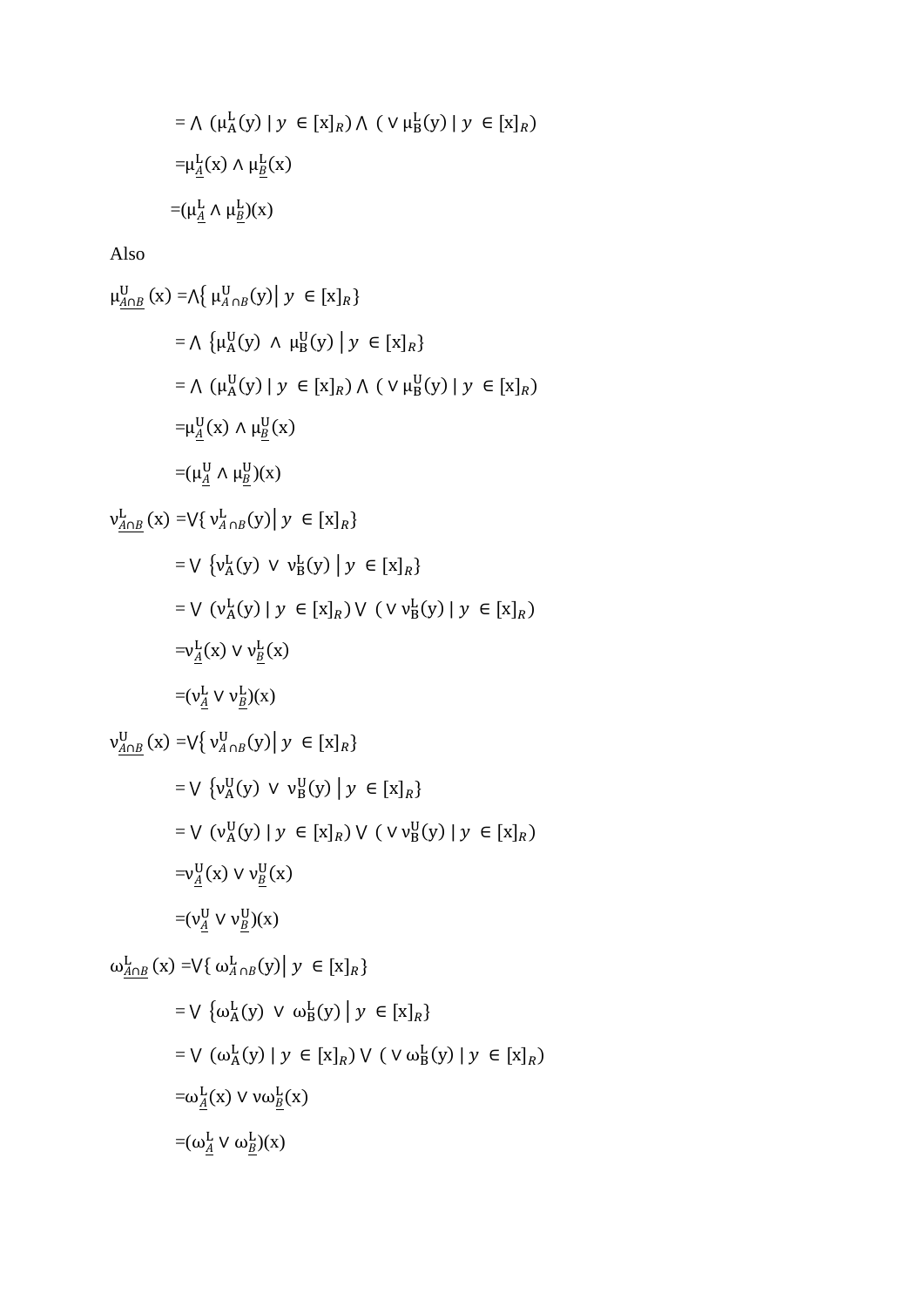$$
\omega_{\underline{A}\cap\underline{B}}^{U}(x) = \nabla \{ \omega_{A\cap B}^{U}(y) | y \in [x]_{R} \}
$$
\n
$$
= \nabla \{ \omega_{A}^{U}(y) \vee \omega_{B}^{U}(y) | y \in [x]_{R} \}
$$
\n
$$
= \nabla (\omega_{A}^{U}(y) | y \in [x]_{R}) \vee (\nabla \omega_{B}^{U}(y) | y \in [x]_{R})
$$
\n
$$
= \omega_{\underline{A}}^{U}(x) \vee \omega_{\underline{B}}^{U}(x)
$$
\n
$$
= (\omega_{\underline{A}}^{U} \vee \omega_{\underline{B}}^{U})(x)
$$

(iii)

$$
\mu_{\overline{A \cap B}}^{U}(x) = \nabla \{ \mu_{A \cap B}^{U}(y) | y \in [x]_{R} \}
$$
\n
$$
= \nabla \{ \mu_{A}^{U}(y) \land \mu_{B}^{U}(y) | y \in [x]_{R} \}
$$
\n
$$
= (\nabla (\mu_{A}^{U}(y) | y \in [x]_{R})) \land (\nabla (\mu_{A}^{U}(y) | y \in [x]_{R}))
$$
\n
$$
= \mu_{\overline{A}}^{U}(x) \lor \mu_{\overline{B}}^{U}(x)
$$
\n
$$
= (\mu_{\overline{A}}^{U} \lor \mu_{\overline{B}}^{U})(x)
$$

$$
\begin{aligned}\n\mathsf{v}_{A \cap B}^{\mathsf{U}}(\mathbf{x}) &= \mathsf{\Lambda} \left\{ \mathsf{v}_{A \cap B}^{\mathsf{U}}(\mathbf{y}) \mid \mathsf{y} \in [\mathbf{x}]_{R} \right\} \\
&= \mathsf{\Lambda} \left\{ \mathsf{v}_{A}^{\mathsf{U}}(\mathbf{y}) \land \mathsf{v}_{B}^{\mathsf{U}}(\mathbf{y}) \mid \mathsf{y} \in [\mathbf{x}]_{R} \right\} \\
&= (\mathsf{\Lambda} \left( \mathsf{v}_{A}^{\mathsf{U}}(\mathsf{y}) \mid \mathsf{y} \in [\mathbf{x}]_{R} \right)) \lor (\mathsf{\Lambda} \left( \mathsf{v}_{A}^{\mathsf{U}}(\mathsf{y}) \mid \mathsf{y} \in [\mathbf{x}]_{R} \right)) \\
&= \mathsf{v}_{A}^{\mathsf{U}}(\mathsf{x}) \lor \mathsf{v}_{B}^{\mathsf{U}}(\mathsf{x}) \\
&= (\mathsf{v}_{A}^{\mathsf{U}} \lor \mathsf{v}_{B}^{\mathsf{U}})(\mathsf{x}) \\
\mathsf{w}_{A \cap B}^{\mathsf{U}}(\mathsf{x}) &= \mathsf{\Lambda} \left\{ \omega_{A \cap B}^{\mathsf{U}}(\mathsf{y}) \mid \mathsf{y} \in [\mathsf{x}]_{R} \right\} \\
&= \mathsf{\Lambda} \left\{ \omega_{A}^{\mathsf{U}}(\mathsf{y}) \land \omega \mathsf{v}_{B}^{\mathsf{U}}(\mathsf{y}) \mid \mathsf{y} \in [\mathsf{x}]_{R} \right\} \\
&= (\mathsf{\Lambda} \left( \omega_{A}^{\mathsf{U}}(\mathsf{y}) \mid \mathsf{y} \in [\mathsf{x}]_{R} \right)) \lor (\mathsf{\Lambda} \left( \omega_{A}^{\mathsf{U}}(\mathsf{y}) \mid \mathsf{y} \in [\mathsf{x}]_{R} \right)) \\
&= \omega_{A}^{\mathsf{U}}(\mathsf{x}) \lor \omega_{B}^{\mathsf{U}}(\mathsf{x}) \\
&= (\omega_{A}^{\mathsf{U}} \lor \omega_{B}^{\mathsf{U}})(\mathsf{x})\n\end{aligned}
$$

Hence follow that  $\overline{A \cap B} = \overline{A} \cap \overline{B}$  we get  $\underline{A} \cup \underline{B} = \underline{A \cup B}$  by following the same procedure as above.

**Definition 6:**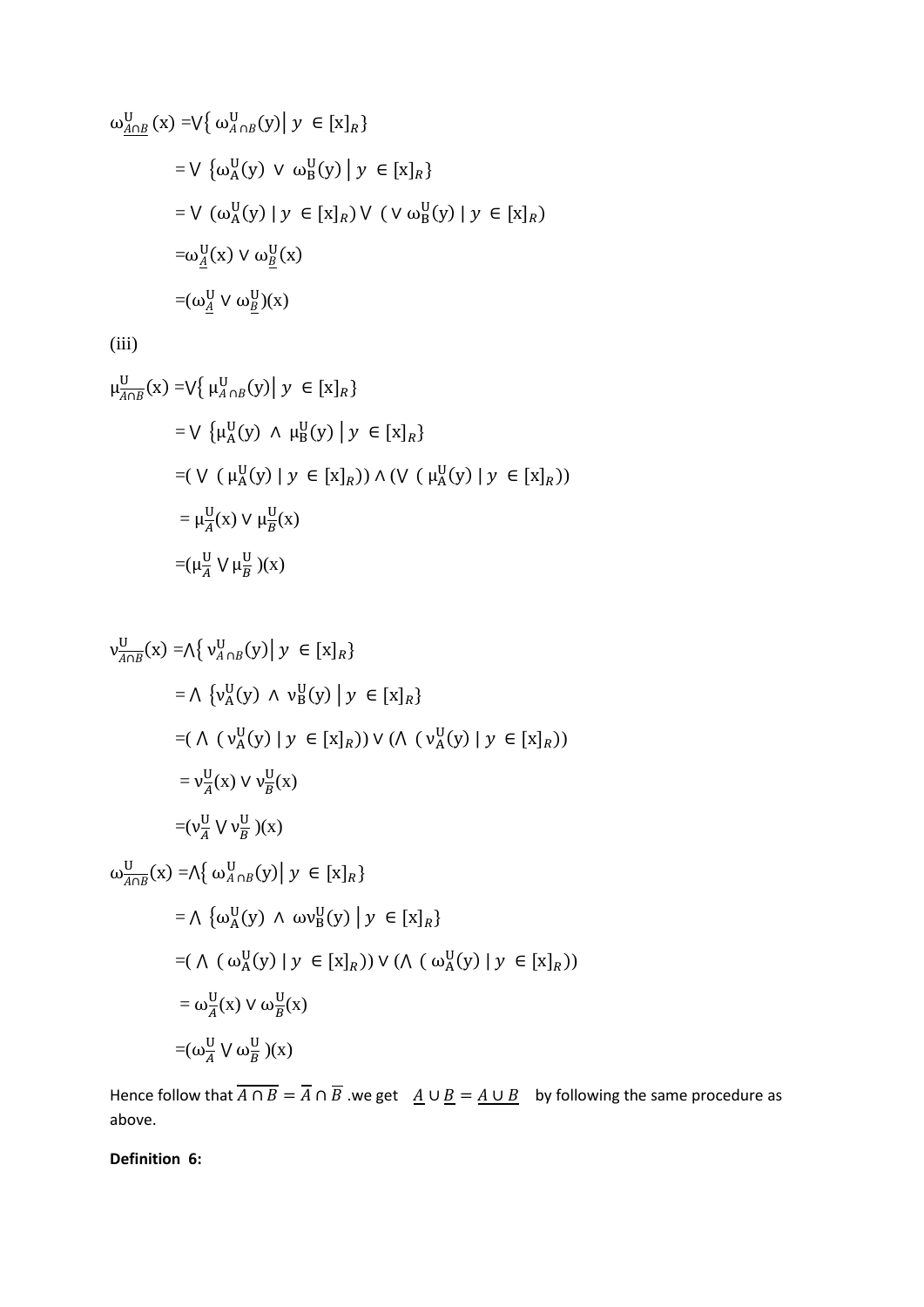Let ( U,R) be a pawlak approximation space ,and A and B two interval valued neutrosophic sets over U.

If  $\underline{A} = \underline{B}$ , then A and B are called interval valued neutrosophic lower rough equal.

If  $\overline{A} = \overline{B}$ , then A and B are called interval valued neutrosophic upper rough equal.

If  $A = B$ ,  $\overline{A} = \overline{B}$ , then A and B are called interval valued neutrosophic rough equal.

## **Theorem 2 .**

Let (U,R) be a pawlak approximation space , and A and B two interval valued neutrosophic sets over U. then

1. 
$$
\underline{A} = \underline{B} \Leftrightarrow \underline{A \cap B} = \underline{A}, \underline{A \cap B} = \underline{B}
$$

- 2.  $\overline{A} = \overline{B} \Leftrightarrow \overline{A \cup B} = \overline{A}, \overline{A \cup B} = \overline{B}$
- 3. If  $\overline{A} = \overline{A'}$  and  $\overline{B} = \overline{B'}$ , then  $\overline{A \cup B} = \overline{A'} \cup \overline{B'}$
- 4. If  $\underline{A} = \underline{A'}$  and  $\underline{B} = \underline{B'}$ , Then
- 5. If A ⊆ B and  $B = \phi$ , then  $A = \phi$
- 6. If  $A \subseteq B$  and  $B = U$ , then  $A = U$
- 7. If  $\underline{A} = \phi$  or  $\underline{B} = \overline{\phi}$  or then  $\underline{A \cap B} = \phi$
- 8. If  $\overline{A} = \overline{U}$  or  $\overline{B} = \overline{U}$ , then  $\overline{A \cup B} = \overline{U}$
- $\overline{A} = \overline{U} \Leftrightarrow A = U$

10. 
$$
\overline{A} = \overline{\phi} \Leftrightarrow A = \phi
$$

**Proof**: the proof is trial

# **4.Hamming distance between Lower Approximation and Upper Approximation of IVNS**

In this section , we will compute the Hamming distance between lower and upper approximations of interval neutrosophic sets based on Hamming distance introduced by **Ye [41 ]** of interval neutrosophic sets.

Based on Hamming distance between two interval neutrosophic set A and B as follow:

$$
\begin{array}{l} d(A,B) = \frac{1}{6} \sum_{i=1}^{n} \left[ \left| \mu_A^L(x_i) - \mu_B^L(x_i) \right| + \left| \mu_A^U(x_i) - \mu_B^U(x_i) \right| + \left| \nu_A^L(x_i) - \nu_B^L(x_i) \right| + \left| \nu_A^U(x_i) - \nu_B^U(x_i) \right| \right] \\ \nu_B^U(x_i) \left| \right. + \left| \omega_A^L(x_i) - \omega_B^L(x_i) \right| + \left. \left| \omega_A^L(x_i) - \nu_B^U(x_i) \right| \right] \end{array}
$$

we can obtain the standard hamming distance of  $A$  and  $\overline{A}$  from

$$
d_H(\underline{A}, \overline{A}) = \frac{1}{6} \sum_{i=1}^n \left[ \left| \mu_{\underline{A}}^L(x_j) - \mu_{\overline{A}}^L(x_j) \right| + \left| \mu_{\underline{A}}^U(x_j) - \mu_{\overline{A}}^U(x_j) \right| + \left| \nu_{\underline{A}}^L(x_j) - \nu_{\overline{A}}^L(x_j) \right| + \left| \nu_{\underline{A}}^U(x_j) - \nu_{\overline{A}}^U(x_j) \right| + \left| \omega_{\underline{A}}^L(x_j) - \omega_{\overline{A}}^L(x_j) \right| + \left| \omega_{\underline{A}}^U(x_j) - \omega_{\overline{A}}^U(x_j) \right| \right]
$$

Where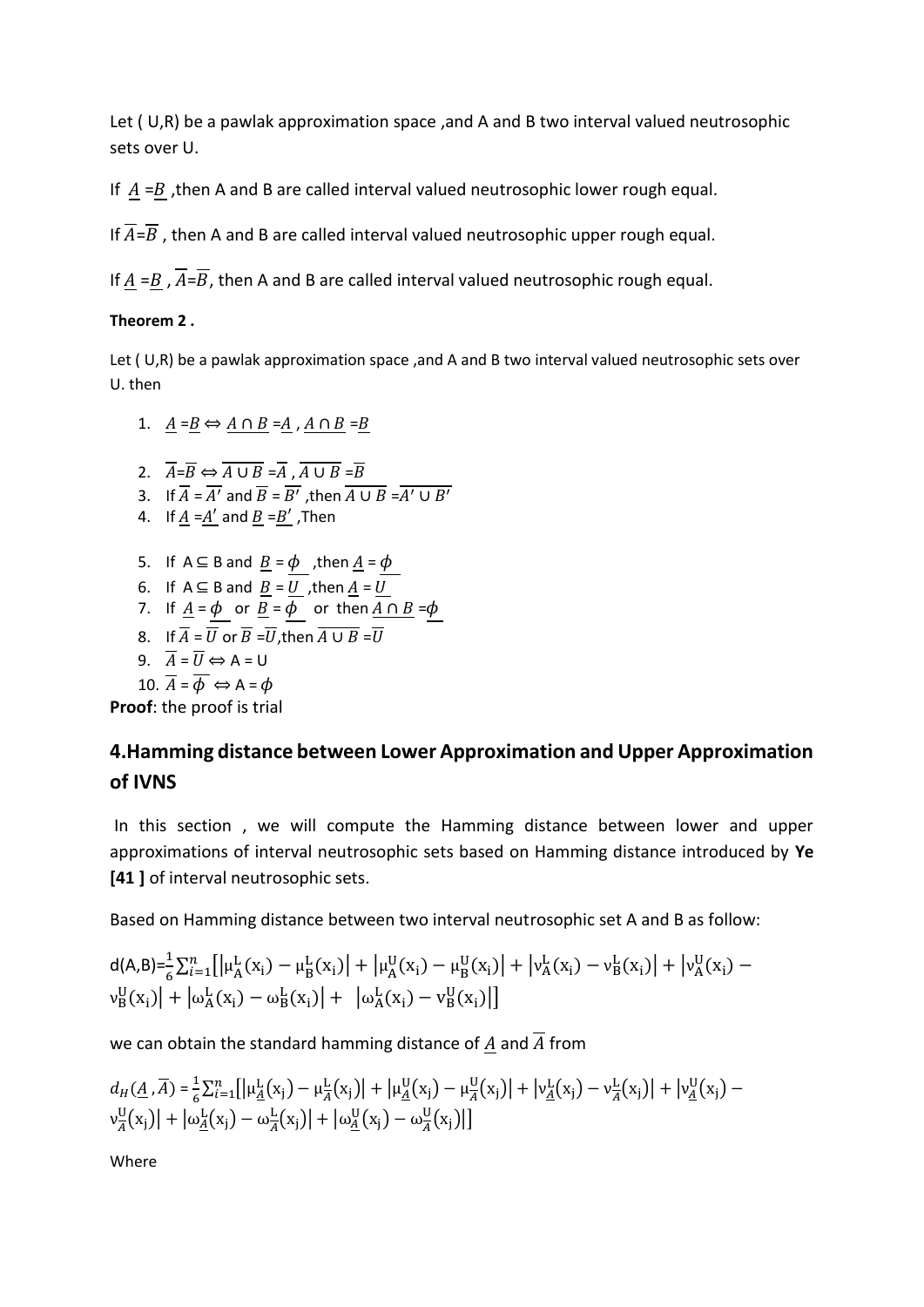$\underline{A}_R = \{\langle x, [\Lambda_y]_{R} \{ \mu_A^L(y) \}, \Lambda_y \in [\chi]_{R} \{ \mu_A^U(y) \}], [\mathsf{V}_y]_{R} \{ \nu_A^L(y) \}, \mathsf{V}_y]_{R} \{ \nu_A^U(y) \}], [\mathsf{V}_y]_{R} \{ \mu_A^L(y) \},$  $V_{y \in [x]_R} \{\omega_A^U(y)\} \ge x \in U$ 

 $\overline{A}_R = \{\langle x, [V_y]_{R} \{u_A^L(y)\}, V_y \in [x]_R \{u_A^U(y)\}], [(\Lambda_y]_{R} \{v_A^L(y)\}, \Lambda_y \in [x]_R \{v_A^U(y)\}, [(\Lambda_y]_{R} \{u_A^L(y)\}, \Lambda_y \in [x]_R \{v_A^L(y)\},$  $\bigwedge_{y \in [x]_R} {\{\omega_A^{\text{U}}(y)\}}: x \in U$ 

 $\mu_{\underline{A}}^{\underline{L}}(x_j) = \Lambda_{y \in [x]_R} {\mu_A^{\underline{L}}(y)} \qquad ; \mu_{\underline{A}}^{\underline{U}}(x_j) = \Lambda_{y \in [x]_R} {\mu_A^{\underline{U}}(y)}$  $v_{\underline{A}}^{\underline{L}}(x_j) = V_y \in [x]_R \{v_A^{\underline{L}}(y)\}$  ;  $v_{\underline{A}}^{\underline{U}}(x_j) = V_y \in [x]_R \{v_A^{\underline{U}}(y)\}$  $\omega_{\underline{A}}^{\underline{L}}(x_j) = V_y \in [x]_R \{ \omega_A^{\underline{L}}(y) \}$  ;  $\omega_{\underline{A}}^{\underline{U}}(x_j) = V_y \in [x]_R \{ \omega_A^{\underline{U}}(y) \}$  $\mu_{\overline{A}}^{\underline{L}}(x_j) = V_y \in [x]_R {\mu_A^{\underline{L}}(y)} \qquad ; \mu_{\overline{A}}^{\underline{U}}(x_j) = V_y \in [x]_R {\mu_A^{\underline{U}}(y)}$  $\mu_{\overline{A}}^{\mathbf{L}}(x_j) = \Lambda_y \in [x]_R \{v_A^{\mathbf{L}}(y)\}$  ;  $\mu_{\overline{A}}^{\mathbf{U}}(x_j) = \Lambda_y \in [x]_R \{v_A^{\mathbf{U}}(y)\}$  $\omega_{\overline{A}}^{\mathbf{L}}(\mathbf{x_j}) = \Lambda_{\mathbf{y} \in [\mathbf{x}]_R} \{\omega_{\mathbf{A}}^{\mathbf{L}}(\mathbf{y})\}, \qquad ; \omega_{\overline{A}}^{\mathbf{U}}(\mathbf{x_j}) = \Lambda_{\mathbf{y} \in [\mathbf{x}]_R} \{\omega_{\mathbf{A}}^{\mathbf{U}}(\mathbf{y})\}$ 

**Theorem 3.** Let (U, R) be approximation space, A be an interval valued neutrosophic set over U . Then

(1) If d  $(A, \overline{A}) = 0$ , then A is a definable set.

(2) If  $0 < d(A, \overline{A}) < 1$ , then A is an interval-valued neutrosophic rough set.

**Theorem 4. Let** (U, R) be a Pawlak approximation space, and A and B two interval-valued neutrosophic sets over U . Then

- 1. d  $(\overline{A}, \overline{A}) \ge d$   $(\overline{A}, A)$  and d  $(\overline{A}, \overline{A}) \ge d$   $(\overline{A}, \overline{A})$ ;
- 2. d  $(\overline{A \cup B}, \overline{A} \cup \overline{B}) = 0$ , d  $(A \cap B, A \cap B) = 0$ .
- 3. d  $(A \cup B, A \cup B) \ge d(A \cup B, A \cup B)$ and  $d(\underline{A} \cup \underline{B}, A \cup B) \geq d(\underline{A} \cup \underline{B}, A \cup B)$ ; and d( A  $\cap$  B,  $\overline{A}$   $\cap$   $\overline{B}$ )  $\geq$  d(A  $\cap$  B,  $\overline{A}$   $\cap$  B) and d( A  $\cap$  B,  $\overline{A}$   $\cap$   $\overline{B}$ )  $\geq d$  ( $\overline{A}$   $\cap$   $\overline{B}$ ,  $\overline{A}$   $\cap$   $\overline{B}$ )
- 4.  $d(\overline{\overline{A}}), (\overline{A}) = 0$ ,  $d(\overline{\overline{A}}, \overline{A}) = 0$ ,  $d(\overline{A}), \overline{A}) = 0$ ;  $d(\underline{A}), \overline{(\overline{A})}) = 0$ ,  $d(\underline{A}), \overline{A}) = 0$ ,  $d(\overline{A}), \underline{A}) = 0$ ,
- 5. d  $(\underline{U}, U) = 0$ ,  $d(\overline{\phi}, \phi) = 0$
- 6. if A B ,then  $d(\overline{A}, B) \ge d(\underline{A}, \underline{B})$  and  $d(\underline{A}, B) \ge d(\underline{B}, B)$  $d(A, \overline{B}) \ge d(A, \overline{A})$  and  $d(A, \overline{B}) = \ge d(\overline{A}, \overline{B})$
- 7.  $d(A^c, (\overline{A})^c) = 0$ ,  $d(\overline{A^c}, (A)^c) = 0$

## **5-Conclusion**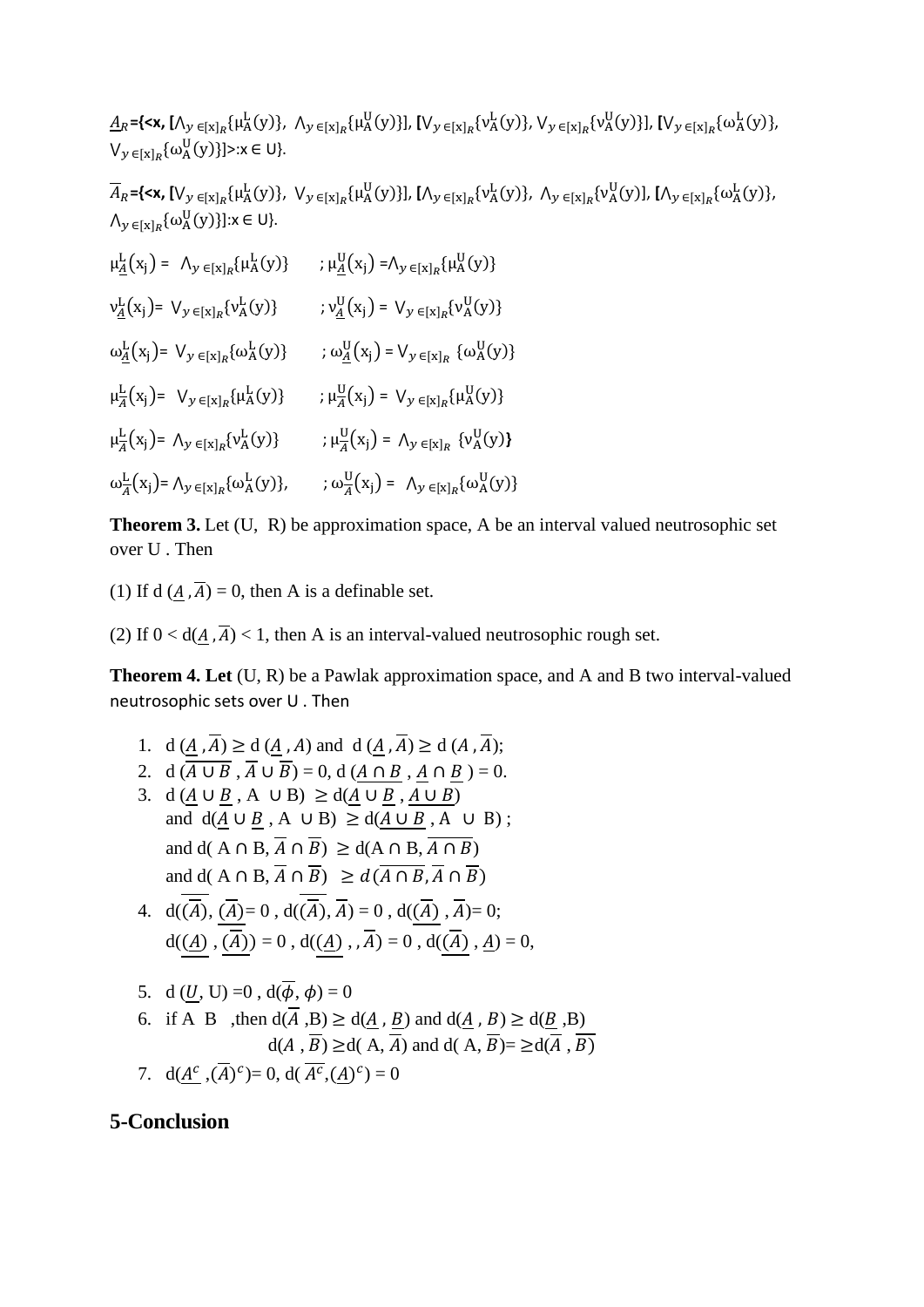In this paper we have defined the notion of interval valued neutrosophic rough sets. We have also studied some properties on them and proved some propositions. The concept combines two different theories which are rough sets theory and interval valued neutrosophic set theory. Further, we have introduced the Hamming distance between two interval neutrosophic rough sets. We hope that our results can also be extended to other algebraic system.

#### **Acknowledgements**

The authors would like to thank the anonymous reviewer for their careful reading of this research paper and for their helpful comments.

### **REFERENCES**

- [1] F.Smarandache,"A Unifying Field in Logics. Neutrosophy: Neutrosophic Probability, Set and Logic". Rehoboth: American Research Press, (1999).
- [2] Wang, H., Smarandache, F., Zhang, Y.-Q. and Sunderraman, R.,"Interval Neutrosophic Sets and Logic:

Theory and Applications in Computing", Hexis, Phoenix, AZ, (2005).

- [3] L.A.Zadeh. Fuzzy sets. Information and Control.(1965), 8: pp.338-353.
- [4] Turksen, "Interval valued fuzzy sets based on normal forms".Fuzzy Sets and Systems, 20,(1968),pp.191–210.
- [5] K.Atanassov. "Intuitionistic fuzzy sets".Fuzzy Sets and Systems. 20, (1986),pp.87-96.
- [6] Atanassov, K., &Gargov, G "Interval valued intuitionistic fuzzy sets". Fuzzy Sets and Systems.International Journal of General Systems 393, 31,(1998), pp 343–349
- [7] K. Georgiev, "A simplification of the Neutrosophic Sets. Neutrosophic Logic and Intuitionistic Fuzzy Sets", 28 Ninth Int. Conf. on IFSs, Sofia, NIFS, Vol. 11,(2005), 2,pp. 28-31
- [8] J. Ye." Single valued netrosophiqc minimum spanning tree and its clustering method" De Gruyter journal of intelligent system , (2013),pp.1-24.
- [9] J. Ye,"Similarity measures between interval neutrosophic sets and their multicriteria decision-making method "Journal of Intelligent & Fuzzy Systems, DOI: 10.3233/IFS-120724 , 2013,.pp
- [10] P. Majumdar, S.K. Samant," [On similarity and entropy of neutrosophic sets"](http://iospress.metapress.com/content/8342372573j42764/),Journal of Intelligent and Fuzzy Systems, (2013), pp.1064-1246. DOI:10.3233/IFS-130810.
- [11] S. Broumi, and F. Smarandache, "Several Similarity Measures of Neutrosophic Sets" ,Neutrosophic Sets and Systems,VOL1 ,(2013),pp.54-62.
- [12] S. Broumi, F. Smarandache , "Correlation Coefficient of Interval Neutrosophic set", Periodical of Applied Mechanics and Materials, Vol. 436, 2013, with the title Engineering Decisions and Scientific Research in Aerospace, Robotics, Biomechanics, Mechanical Engineering and Manufacturing; Proceedings of the International Conference ICMERA, Bucharest, October 2013.
- [13] S. Broumi, F. Smarandache ," New operations on interval neutrosophic set",2013 ,accepted
- [14] M.Arora, R.Biswas,U.S.Pandy, "Neutrosophic Relational Database Decomposition", International Journal of Advanced Computer Science and Applications, Vol. 2, No. 8, (2011),pp.121-125.
- [15] M. Arora and R. Biswas," Deployment of Neutrosophic technology to retrieve answers for queries posed in natural language", in 3rdInternational Conference on Computer Science and Infor mation Technology ICCSIT, IEEE catalog Number CFP1057E-art,Vol.3, ISBN: 978-1-4244-5540-9,(2010), pp. 435-439.
- [16] Ansari, Biswas, Aggarwal,"Proposal for Applicability of Neutrosophic Set Theory in Medical AI", International Journal of Computer Applications (0975 – 8887),Vo 27– No.5, (2011),pp:5-11
- [17] A. Kharal, "A Neutrosophic Multicriteria Decision Making Method",New Mathematics & Natural Computation, Creighton University, USA , Nov 2013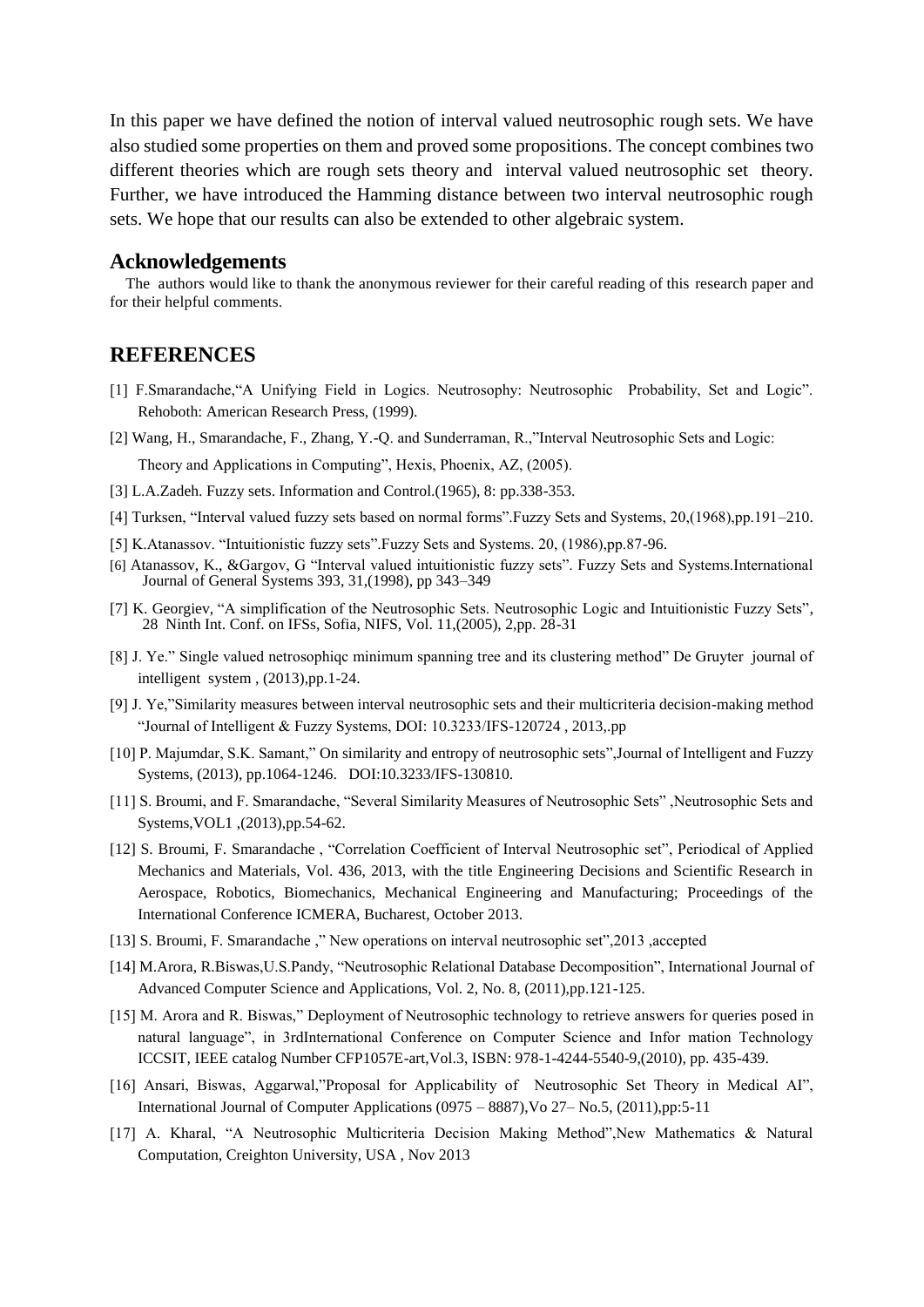- [18] F.G Lupiáñez, "On neutrosophic topology", Kybernetes, Vol. 37 Iss: 6, (2008), pp.797 800 ,Doi:10.1108/03684920810876990.
- [19] S. Aggarwal, R. Biswas,A.Q.Ansari,"Neutrosophic Modeling and Control", IEEE, (2010), pp.718-723.

[20] Z. Pawlak , Rough Sets , Int. J. Comput. Inform. Sci. 11 (1982),pp.341-356.

[21] D. Dubios and H. Prade, "Rough fuzzy sets and fuzzy rough sets," Int. J. Gen. Syst., vol. 17, (1990),pp. 191- 208.

[22] Z. Gong, B. Sun, and D. Chen, "Rough set theory for the interval-valued fuzzy information systems," Inf. Sci., vol. 178, , (2008),pp. 1968-1985

[23] B. Sun, Z. Gong, and D. Chen, "Fuzzy rough set theory for the interval-valued fuzzy information systems," Inf. Sci., vol. 178,(2008). pp. 2794-2815

[24 ] W.-Z. Wu, J.-S. Mi, and W.-X. Zhang, "Generalized Fuzzy Rough Sets," Inf. Sci., vol. 151, (2003),pp. 263- 282,

[ 25] Z. Zhang, "On interval type-2 rough fuzzy sets," Knowledge-Based Syst., vol. 35, (2012),pp. 1-13,

[ 26] J.-S. Mi, Y. Leung, H.-Y. Zhao, and T. Feng, "Generalized Fuzzy Rough Sets determined by a triangular norm," Inf. Sci., vol. 178, (2008), pp. 3203-3213,

[27] S.K. Samanta, T.K. Mondal, "Intuitionistic fuzzy rough sets and rough intuitionistic fuzzy sets", Journal of Fuzzy Mathematics,9 (2001),pp 561-582.

[28] He, Q., Wu, C., Chen, D., Zhao, S.: Fuzzy rough set based attribute reduction for information systems with fuzzy decisions. Knowledge-Based Systems 24 (2011) ,pp.689–696.

[29] Min, F., Zhu, W.: Attribute reduction of data with error ranges and test costs. Information Sciences 211 (2012) ,pp.48–67

[30] Min, F., He, H., Qian, Y., Zhu, W.: Test-cost-sensitive attribute reduction. Information Sciences 181 (2011),pp. 4928–4942.

[31] Yao, Y., Zhao, Y.: Attribute reduction in decision-theoretic rough set models. Information Sciences 178 (2008),pp. 3356–3373

[32] Dash, M., Liu, H.: Consistency-based search in feature selection. Artificial Intelligence 151(2003),pp.155– 176.

[33] . Hu, Q., Yu, D., Liu, J., Wu, C.: Neighborhood rough set bas selection. Information Sciences 178, (2008), pp.3577–3594.

[34] Tseng, T.L.B., Huang, C.C.: Rough set-based approach to feature selection in customer relationship management. Omega 35 (2007),pp. 365–383

[35] Baesens, B., Setiono, R., Mues, C., Vanthienen, J.: Using neural network rule extraction and decision tables for credit-risk evaluation. Management Science March 49 (2003),pp. 312–329.

[36] Cruz-Cano, R., Lee, M.L.T., Leung, M.Y.: Logic minimization and rule extraction for identification of functional sites in molecular sequences. BioData Mining 5 (2012)

[37] Du, Y., Hu, Q., Zhu, P., Ma, P.: Rule learning for classification based on neighborhood covering reduction. Information Sciences 181 (2011) ,pp.5457–5467.

[38] Wang, X., Tsang, E.C., Zhao, S., Chen, D., Yeung, D.S.: Learning fuzzy rules from fuzzy samples based on rough set technique. Information Sciences 177 (2007),pp. 4493–4514.